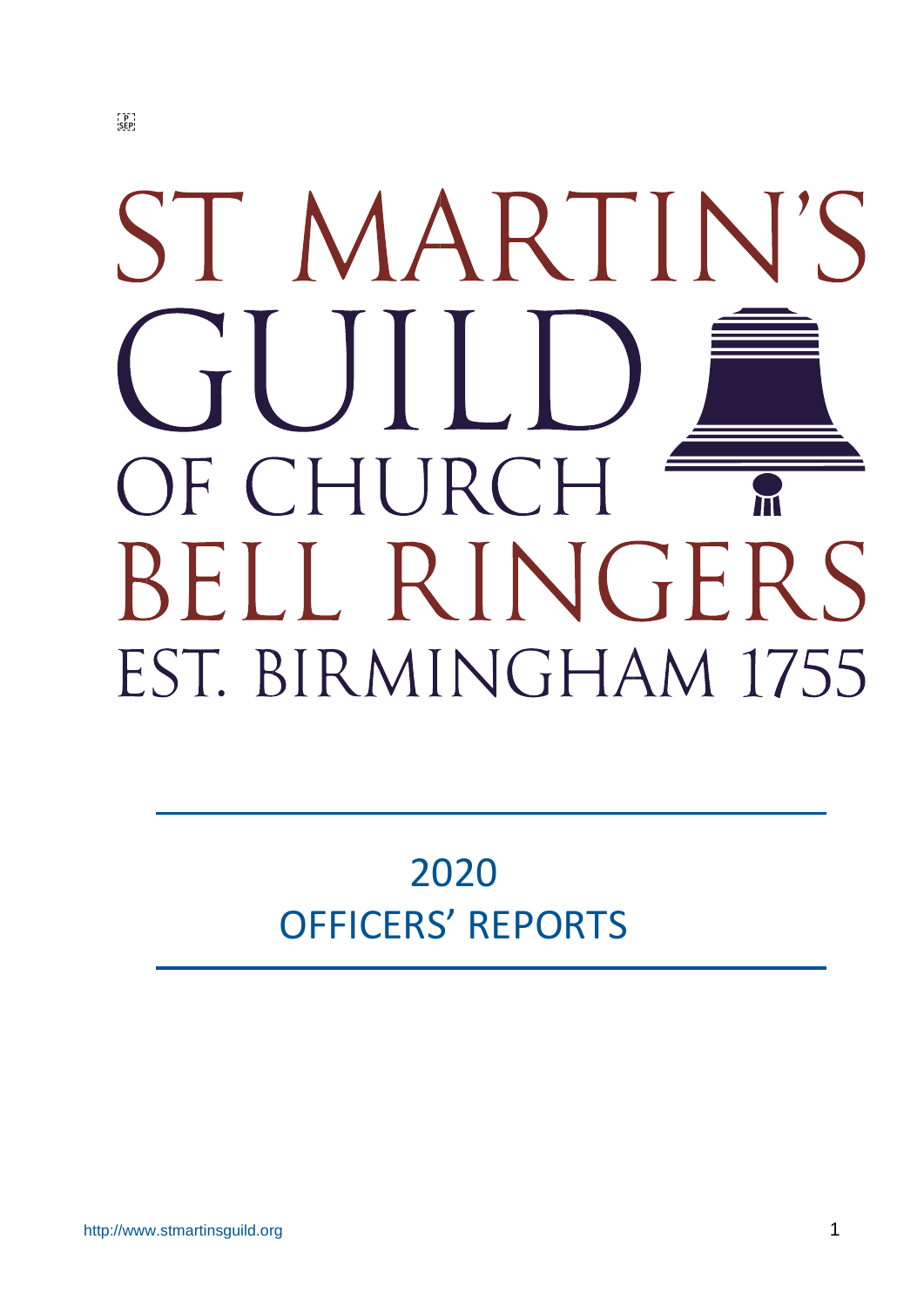# Treasurer's Report

## Tracy Stevens

- £1780 subs were collected in 2020, down £520 on last year as 28 members are unpaid. One member has paid for next year.
- Merchandising shows a profit of £110. We do not hold stock as orders only take approximately one week to turn around.
- Apportionments At the 2020 AGM it was agreed that the library would receive  $£50.00$ and the BRF would receive 25% apportionment of annual subs totalling £432.50 this year.
- Donations have been received from LVP and life members who wish to donate their subscriptions to the BRF or General Fund and personal generous donations from members to the general fund.
- Zoom the Guild has subscribed to Zoom to enable guild meetings, Wednesday webinars and other activities within the Guild, costing £14.39 per month.
- Website Development we have recently taken over the payments for the website domain and hosting which Simon Linford had very kindly paid for previously. Mark has also done a great deal of work on the website and incurred other costs in doing so. Mark will be working on the hosting of the website this year.
- Supporting Members we supported a few vulnerable members with shopping during the first lockdown. To enable this we used the guild general fund. All members involved reimbursed the general fund immediately and no funds are outstanding.
- The 100 Club has raised  $£1416$  for the BRF this year  $£72$  of which is donated prizes. The 100 Club Report is included with all the reports.
- The Shifnal peal board project is now complete and we no longer hold funds for this.
- BRF received £11000 from the Castle Bromwich ringers, the residue of the funds for their installation.
- AmazonSmile has raised £43.61 for the BRF. Thanks to members who have used Amazon Smile.
- The Standing Committee have discussed Guild funds
	- $\circ$  The BRF is in a healthy position
	- o The general fund expenditure has increased to accommodate expenses for our online presence e.g. website hosting and development, zoom etc

The standing committee wish to suspend apportionment to the Bell Restoration Fund rather than increase member subscriptions to cover new expenses, the net decrease in income to the BRF amounts to approximately £500 annually.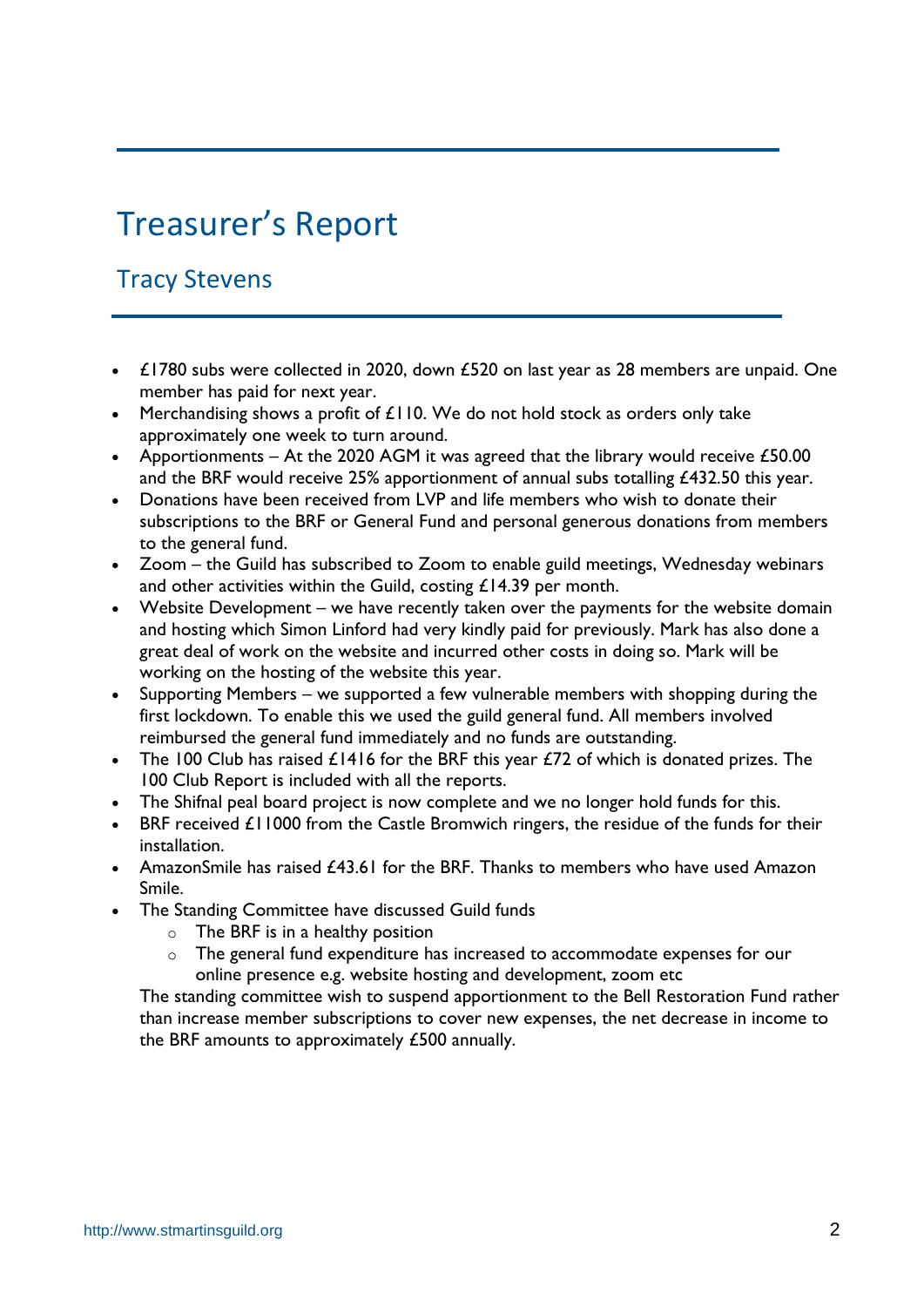#### **Proposals will be put to the meeting for: Membership**

- Annual subscription to remain at £10 with 50% concession rate as per rules.
- Associate membership currently equivalent to the annual subscription

## **Apportionments to:**

• £150 to the library

#### **Peal fee**

• To remain at zero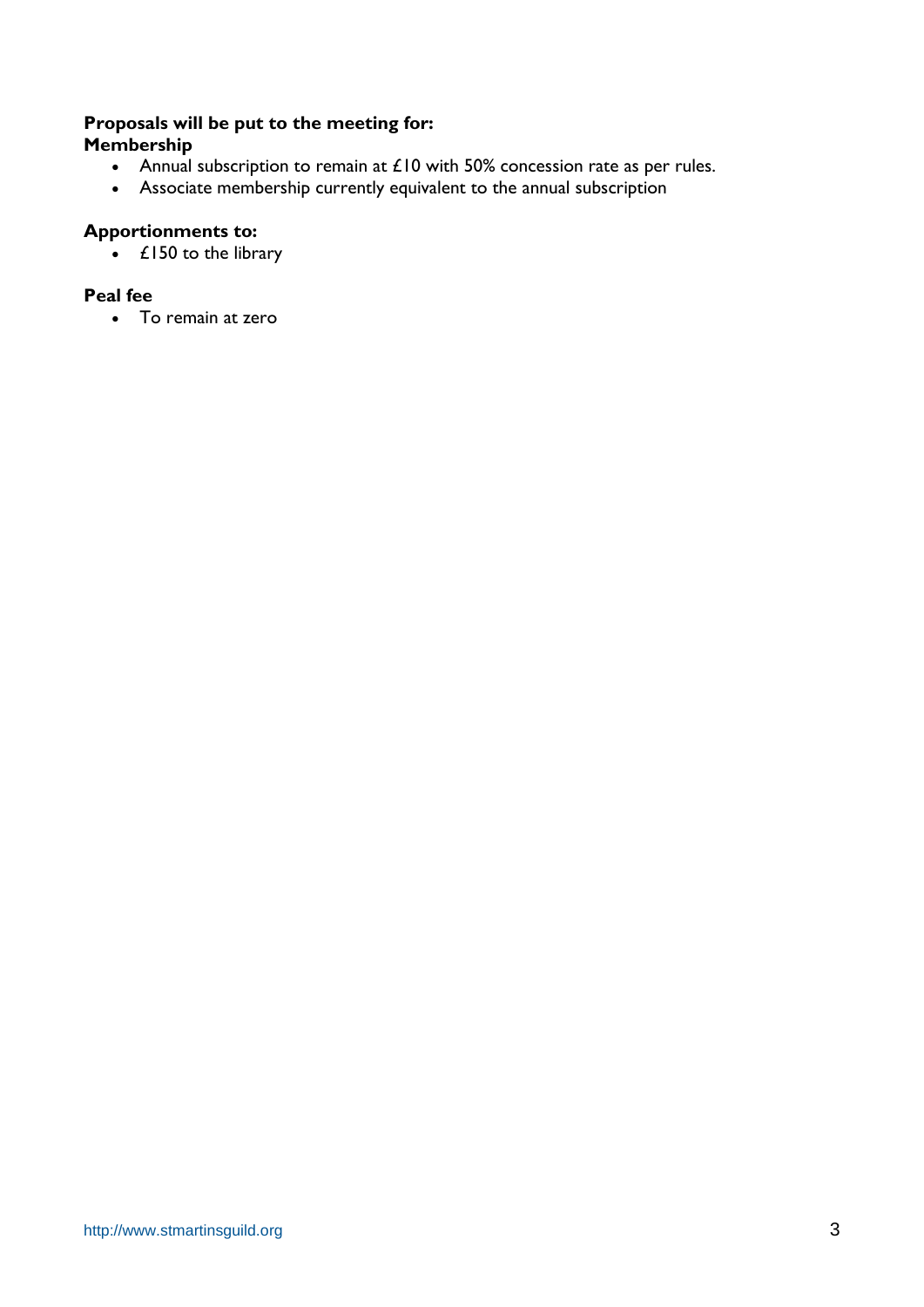## **Receipts and Payments for the year ended 31 December 2020**

| <b>RECEIPTS</b>                  |                              | General | Peal      | Library | <b>Training</b><br><b>Fund</b> | 100<br>Club | HJ<br>Dinner | <b>BRF</b>     | <b>Total 2020</b> | 2019         |
|----------------------------------|------------------------------|---------|-----------|---------|--------------------------------|-------------|--------------|----------------|-------------------|--------------|
| Subscriptions 2020               | Full                         | 1730    |           |         |                                |             |              |                | 1730              | 2215         |
|                                  | AM                           | 45      |           |         |                                |             |              |                | 45                | 85           |
| Subscriptions Pre-paid           |                              | 5       |           |         |                                |             |              |                | 5                 | 0            |
| Apportionments                   |                              |         |           | 50      |                                |             |              | 433            | 483               | 629          |
| Donations                        |                              | 232     |           |         |                                |             |              | 11027          | 11259             | 190          |
| HJD Ticket sales 2020            |                              |         |           |         |                                |             | 4125         |                | 4125              | 4139         |
| <b>Merchandise Sales</b>         |                              | 187     |           |         |                                |             |              |                | 187               | 221          |
| Interest                         |                              | 1       |           |         |                                |             |              | 7              | 8                 | 5            |
| 100 Club Subs                    |                              |         |           |         |                                | 2706        |              |                | 2706              | 2208         |
| Other Income                     |                              | 171     |           |         |                                |             |              | 44             | 215               | 197          |
| BRF from 100 Club                |                              |         |           |         |                                |             |              | 1416           | 1416              | 1303         |
| <b>Total Receipts</b>            |                              | 2371    | 0         | 50      | 0                              | 2706        | 4125         | 12927          | 22179             | 11191        |
| <b>PAYMENTS</b>                  |                              |         |           |         |                                |             |              |                |                   |              |
| Apportionments                   |                              | 483     |           |         |                                |             |              |                | 483               | 629          |
| Guild Insurance & Handbell Ins   |                              | 365     |           |         |                                |             |              |                | 365               | 346          |
| Donations                        |                              | 27      |           |         |                                |             |              | 400            | 427               | 795          |
| <b>Ringing World</b>             | - binding                    | 0       |           |         |                                |             |              |                | 0                 | 59           |
|                                  | - advertising                | 38      |           |         |                                |             |              |                | 38                | 43           |
| Central Council:                 | - Fees                       | 80      |           |         |                                |             |              |                | 80                | 80           |
|                                  | - Library                    |         |           |         |                                |             |              |                | 0                 | $\mathbf 0$  |
|                                  | <b>REPS Exp</b>              | 0       |           |         |                                |             |              |                | 0                 | 74           |
| <b>Striking Competitions</b>     |                              | 0       |           |         |                                |             |              |                | 0                 | 19           |
| <b>Guild Activities</b>          |                              | 90      |           |         |                                |             |              |                | 90                | 589          |
| Library                          |                              |         |           | 85      |                                |             |              |                | 85                | 96           |
| HJ Dinner Expenses 2019          |                              |         |           |         |                                |             | 3258         |                | 3258              | 3798         |
| HJ Dinner 2020 Deposit           |                              |         |           |         |                                |             |              |                | $\mathbf 0$       | 770          |
| <b>Merchandise</b>               |                              | 77      |           |         |                                |             |              |                | 77                | 192          |
| Meeting expenses / general admin |                              | 449     |           |         |                                |             |              |                | 449               | 136          |
| <b>Other Expenses</b>            |                              | 479     |           |         |                                |             |              |                | 479               | 481          |
| 100 Club Prizes                  |                              |         |           |         |                                | 1331        |              |                | 1331              | 905          |
| trfr to BRF                      |                              |         |           |         |                                | 1416        |              |                | 1416              | 1303         |
| <b>Total Payments</b>            |                              | 2087    | 0         | 85      | 0                              | 2747        | 3258         | 400            | 8577              | 10314        |
| Increase/(decrease) in Funds     |                              | 284     | $\pmb{0}$ | $-35$   | 0                              | $-40$       | 867          | 12527          | 13602             | 877          |
| Opening Balance                  |                              | 2568    | 1243      | 124     | 246                            | 152         | 1435         | 12259          | 18026             | 17149        |
| <b>Closing Balance</b>           |                              | 2852    | 1243      | 89      | 246                            | 112         | 2301         | 24785          | 31627             | 18026        |
| <b>Cash and Bank Accounts</b>    |                              |         |           |         |                                |             | Deposit      | <b>Current</b> | <b>Total</b>      | <b>Total</b> |
|                                  | <b>General Fund Accounts</b> |         |           |         |                                |             | 50           | 4379           | 4429              | 4180         |
|                                  | <b>Bell Restoration Fund</b> |         |           |         |                                |             | 24571        | 214            | 24785             | 12259        |
|                                  | <b>HJ Dinner</b>             |         |           |         |                                |             |              | 2301           | 2301              | 1435         |
|                                  | 100 Club                     |         |           |         |                                |             |              | 112            | $112$             | 152          |
|                                  |                              |         |           |         |                                |             |              |                | 31627             | 18026        |

#### **Independent Examiners' Report**

We can confirm that the above statement of receipts and payments for the year ended 31 December 2020 and the statement of balances held at that date in respect of each fund are an accurate summary of the accounting records.

*Stephen Horton Thomas Horton*

Independent Examiner Independent Examiner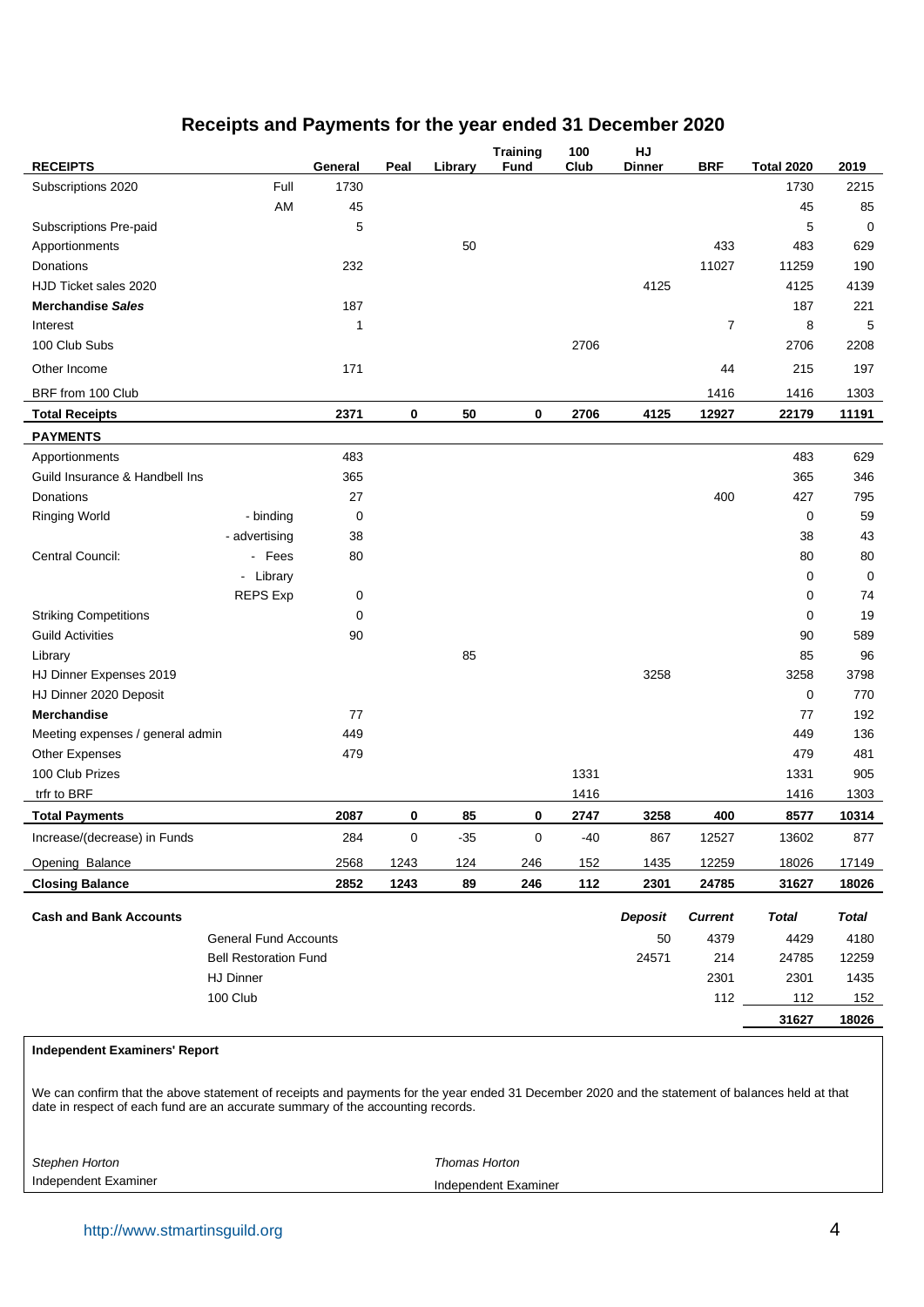## **Supplementary information:**

## **Membership at 31 December:**

| 2020  | 288 Members-(inc:4 LVP, 18LM, 19 Assoc) 28 Unpaid   |
|-------|-----------------------------------------------------|
| 2019: | 284 Members-(inc: 4 LVP, 16LM, 22 Assoc) 1 Unpaid   |
| 2018: | 289 Members-(inc:4 LVP, 16LM, 29 Assoc) 46 Unpaid   |
| 2017: | 261 Members-(inc: 4 LVP, 17 LM, 17 Assoc) 24 Unpaid |

#### **BRF funds committed:**

|                                                                                                                                                 | £     |          |
|-------------------------------------------------------------------------------------------------------------------------------------------------|-------|----------|
| Summary analysis of General Fund:                                                                                                               |       |          |
| Ongoing 'operating' income & costs                                                                                                              |       |          |
| Subscription income (excl BRF allocation)                                                                                                       |       | 1,348    |
| Library                                                                                                                                         | (50)  |          |
| Insurance (Member & Handbell)                                                                                                                   | (365) |          |
| <b>Ringing World</b>                                                                                                                            | (38)  |          |
| <b>Central Council</b>                                                                                                                          | (80)  |          |
| <b>Central Council Rep Expenses</b>                                                                                                             | O     |          |
| Striking competitions                                                                                                                           | 0     |          |
| <b>Guild Activities</b>                                                                                                                         | (90)  |          |
| Meeting expenses & general admin                                                                                                                |       |          |
| (Zoom, website hosting, Web SSL, Sec expenses)                                                                                                  | (449) |          |
| <b>HJD Ticket Subsidies</b>                                                                                                                     | (80)  |          |
| Interest                                                                                                                                        |       | 1        |
|                                                                                                                                                 |       | (1, 152) |
|                                                                                                                                                 |       | 197      |
| Discretionary' income & costs                                                                                                                   |       |          |
| <b>Merchandising Profit</b>                                                                                                                     | 110   |          |
| Sundry donations                                                                                                                                | 205   |          |
| Other Income (£91 12 bell reimbursement, 80.30 AGM profit)                                                                                      | 171   |          |
|                                                                                                                                                 | (399) |          |
| Other expenses (£88 GM gift, £20 Bake off exp, £91 12 bell exp, £100<br>A Stubbs funeral donation, £100 A Craddock Donation for information for |       |          |
| website and archive.)                                                                                                                           | £     | 88       |
|                                                                                                                                                 |       | 284      |

| <b>Bank reconciliation</b>  |                    |        |
|-----------------------------|--------------------|--------|
| Balance per cash book       |                    | 31,627 |
| Less unpresented cheques    |                    |        |
| Chq in hand                 |                    | 0      |
| Cash in Hand                |                    | 30     |
| <b>Balance</b>              |                    | 31,657 |
| Balance per bank statements |                    |        |
|                             | GF                 | 4,379  |
|                             | BRF 30 Day         | 24,571 |
|                             | BRF                | 214    |
|                             | <b>HJ Diner</b>    | 2,301  |
|                             | <b>General Dep</b> | 50     |
|                             | 100 Club           | 112    |
|                             |                    | 31,627 |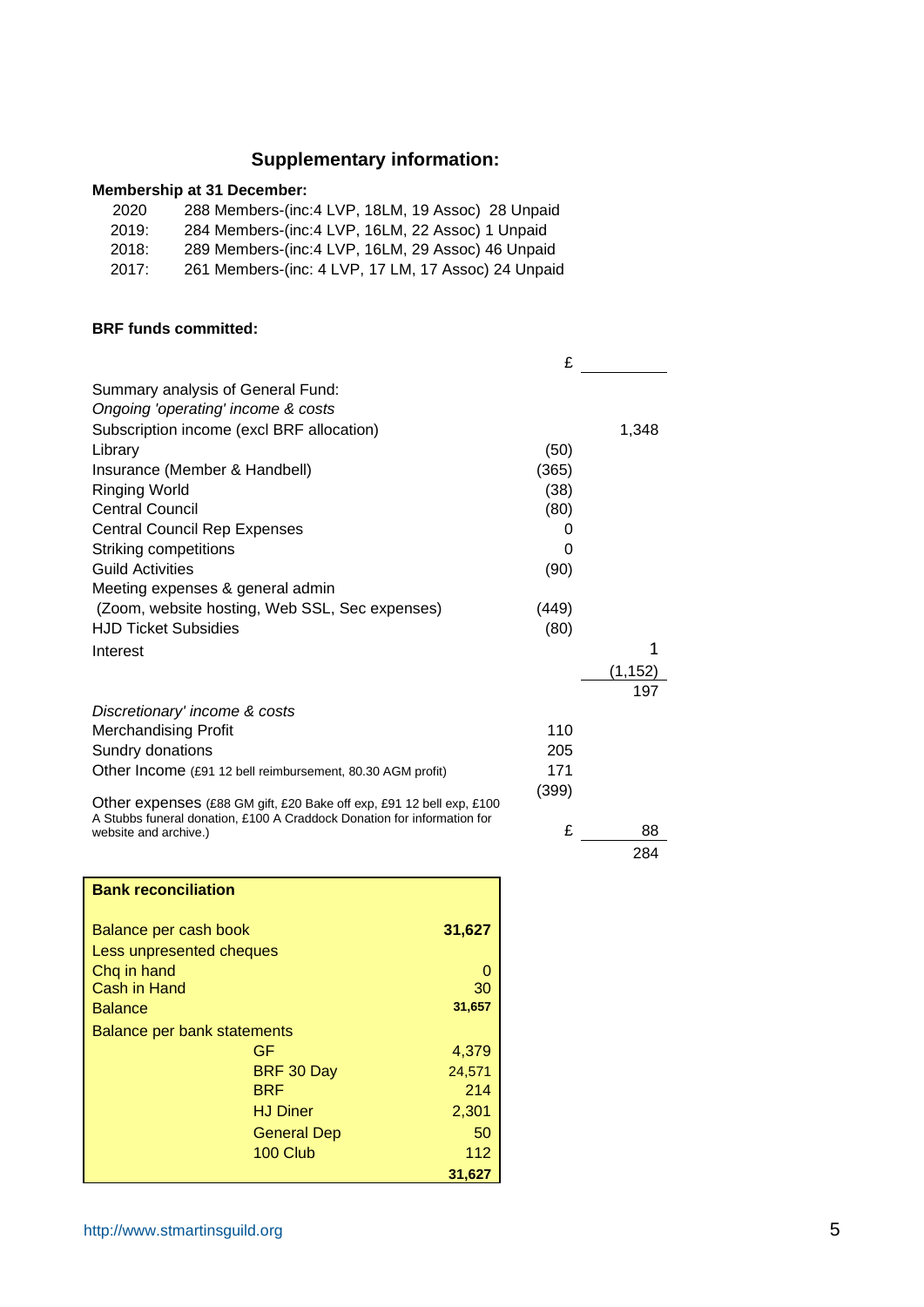# 100 Club Report

## Clare McArdle

|                          |        | August 2020             |        |
|--------------------------|--------|-------------------------|--------|
| Phil Sealy               | £49.50 | Joanne Goodall          | £50.00 |
| Gill Fielden             | £14.85 | Bernadette O'Dwyer      | £15.00 |
| <b>Christine Barnell</b> | £4.95  | Jon Townsend            | £5.00  |
| February 2020            |        | September 2020          |        |
| <b>Tony Daw</b>          | £50.00 | <b>Steve Pugh</b>       | £50.00 |
| <b>Richard Andrew</b>    | £15.00 | James Ramsbottom        | £15.00 |
| <b>Will Davies</b>       | £5.00  | Clare McArdle           | £5.00  |
| <b>March 2020</b>        |        | October 2020            |        |
| <b>Richard Andrew</b>    | £50.00 | Phil Sealy              | £50.00 |
| James Ramsbottom         | £15.00 | Jane Chapman            | £15.00 |
| <b>Brenda Thompson</b>   | £5.00  | Triona Jowett           | £5.00  |
| April 2020               |        | November 2020           |        |
| Simon Linford            | £50.00 | <b>Richard Lewis</b>    | £50.00 |
| <b>Phil Ramsbottom</b>   | £15.00 | Graham Kelly            | £15.00 |
| Graham Kelly             | £5.00  | <b>Margaret Burling</b> | £5.00  |
| <b>May 2020</b>          |        | December 2020           |        |
| Phil Sealy               | £50.00 | <b>Olly Bouckley</b>    | £50.00 |
| Eleanor Linford          | £15.00 | Stephen Shipley         | £15.00 |
| Ann Smart                | £5.00  | Stephanie Warboys       | £5.00  |
| <b>June 2020</b>         |        | <b>Christmas 2020</b>   |        |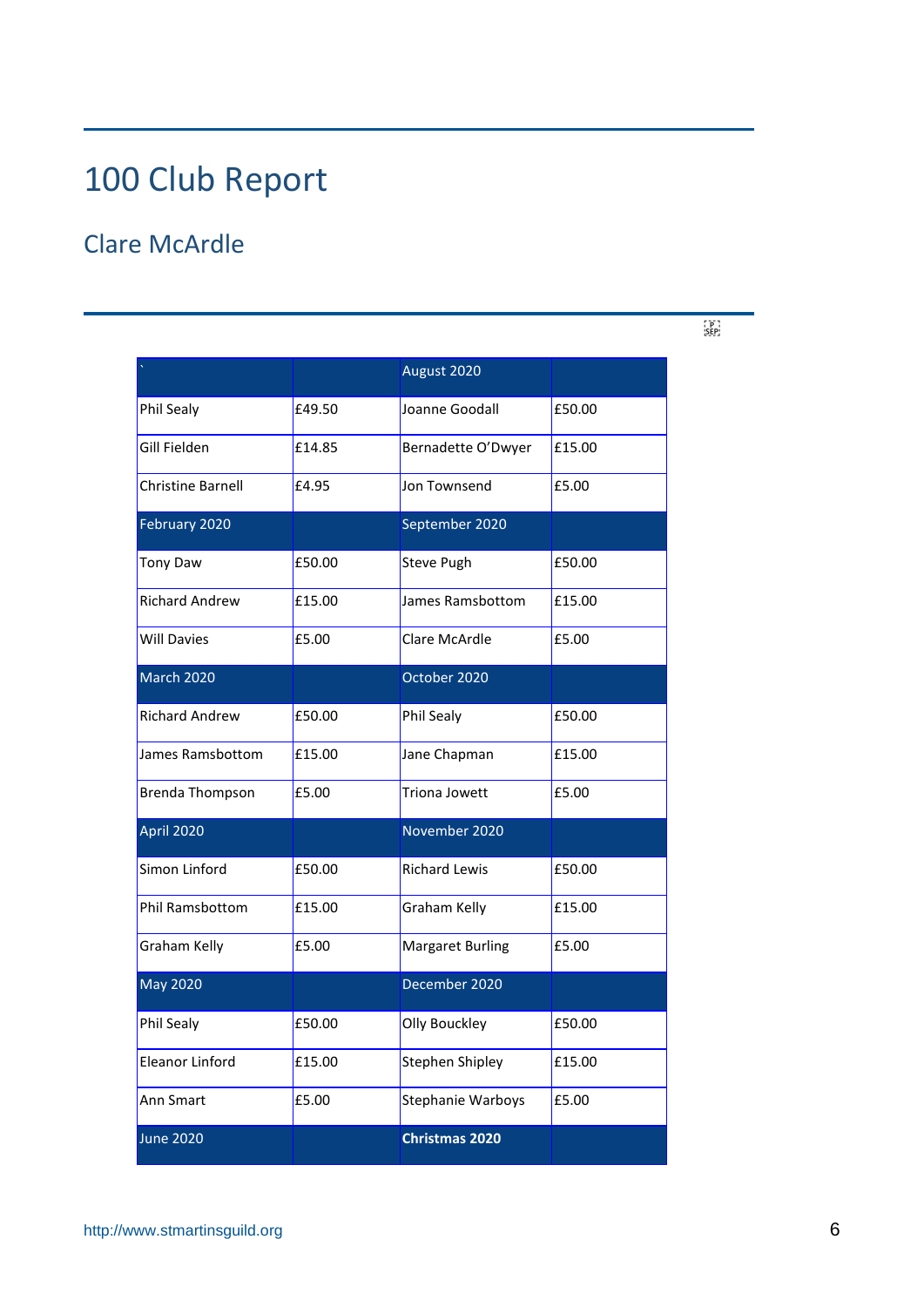| Prizes donated           | £71.99    | <b>BRF</b> total        | £1,416.35 |
|--------------------------|-----------|-------------------------|-----------|
| <b>BRF</b> total         | £1,344.36 |                         |           |
|                          |           |                         |           |
|                          |           |                         |           |
| Alison Edmonds           | £5.00     | Rowena Shipley          | £11.99    |
| <b>Phil Ramsbottom</b>   | £15.00    | David Flint             | £11.99    |
| Olly Bouckley            | £50.00    | Angie Wakefield         | £11.99    |
| <b>July 2020</b>         |           | Janet Horton            | £11.99    |
| <b>Christine Barnell</b> | £5.00     | Olly Bouckley           | £47.96    |
| Chris Mills              | £15.00    | <b>Margaret Burling</b> | £47.96    |
| <b>Trish Everett</b>     | £50.00    | <b>Alex Ross</b>        | £95.92    |
|                          |           |                         |           |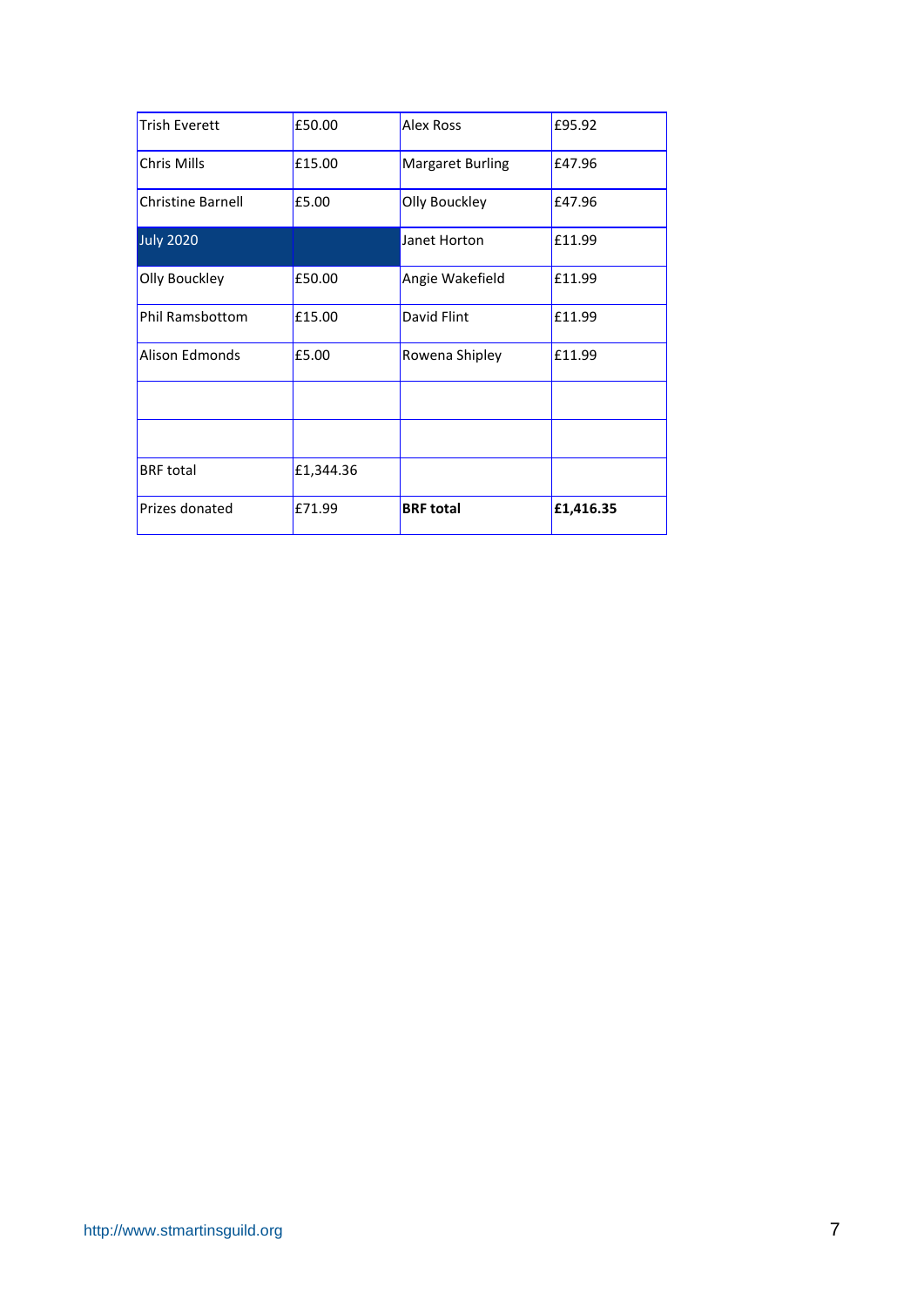## Ringing Master's Report

## Arthur Reeves

In my first Ringing Master report, six years ago, I discussed the job description of the role. I outlined how the role didn't really have many required jobs set out in our Rules: the role of Ringing Master is one which each individual can interpret and mould. My ambition was to promote the possibility that someone could learn to ring in Birmingham, from scratch, and (should they want to, and put in the required effort) find no barrier to ringing at whatever level they wanted. Clearly 2020 has halted that ambition. Even before Covid-19, we were clearly someway off meeting that highly ambitious aim. I still think it is a worthy target to strive for, but I'm not naïve to the fact that barriers still exist within the Guild. The full consequences of this year are yet to be felt, but ringing in general and towers across the wider Birmingham area will have to think more than ever about recruitment, retention and teaching. Guild Officers are beginning to reflect on the recent survey we sent to all Tower Captains to see what general resources can be provided and the nature of the support which can be given centrally.

In no way am I about to suggest that Covid-19 has been a positive thing. It hasn't. Yet future planning for what the Guild might look to do once restrictions are eased provide us with opportunities. It would be a mistake to think that the Guild was flourishing everywhere before March 2020. Certainly, there were many pockets of excellence across Guild towers; excellence of teaching, training and of ringing. Yet there were many areas of inactivity across the our area which Guild members have struggled to support for many years.

But 2020 has seen some areas of Guild activity really flourish. I'm conscious this seems an odd thing to say in a year with very little ringing. Yet we have demonstrated our capacity to introduce high quality training online. We now have a new virtual library stacked full of teaching resources, freely accessible for all ringers, which we can continue to expand and develop. We have engaged with members and non-members from across the world, in ways we simply have never been able to do before. Members have continued to achieve, whether that has been on Ringing Room or on handbells. Many members have now completed their Leadership in Safeguarding qualification. In so many ways, ringers have shown their capacity to support one another in spite of the very odd circumstances we have found ourselves in, whether that is through a regular phone call or by picking up shopping for others. The fact the Guild 'Bake Off' raised over £1,000 for charity demonstrates the generosity of our members. The spirit of friendship has permeated through the physical barriers that social distancing have forced upon us.

2021 should be a year of optimism. I'll be looking forward to getting back to ringing and, in spite of the challenges that undoubtedly will pervade, I am optimistic that in time ringing across the Guild will return stronger. I am positive because I have seen how many members have demonstrated flexibility, commitment and resilience through 2020; exactly the values we need for us to re-build. As we plan for the future, the time is right for me to pass on the privilege and responsibility of this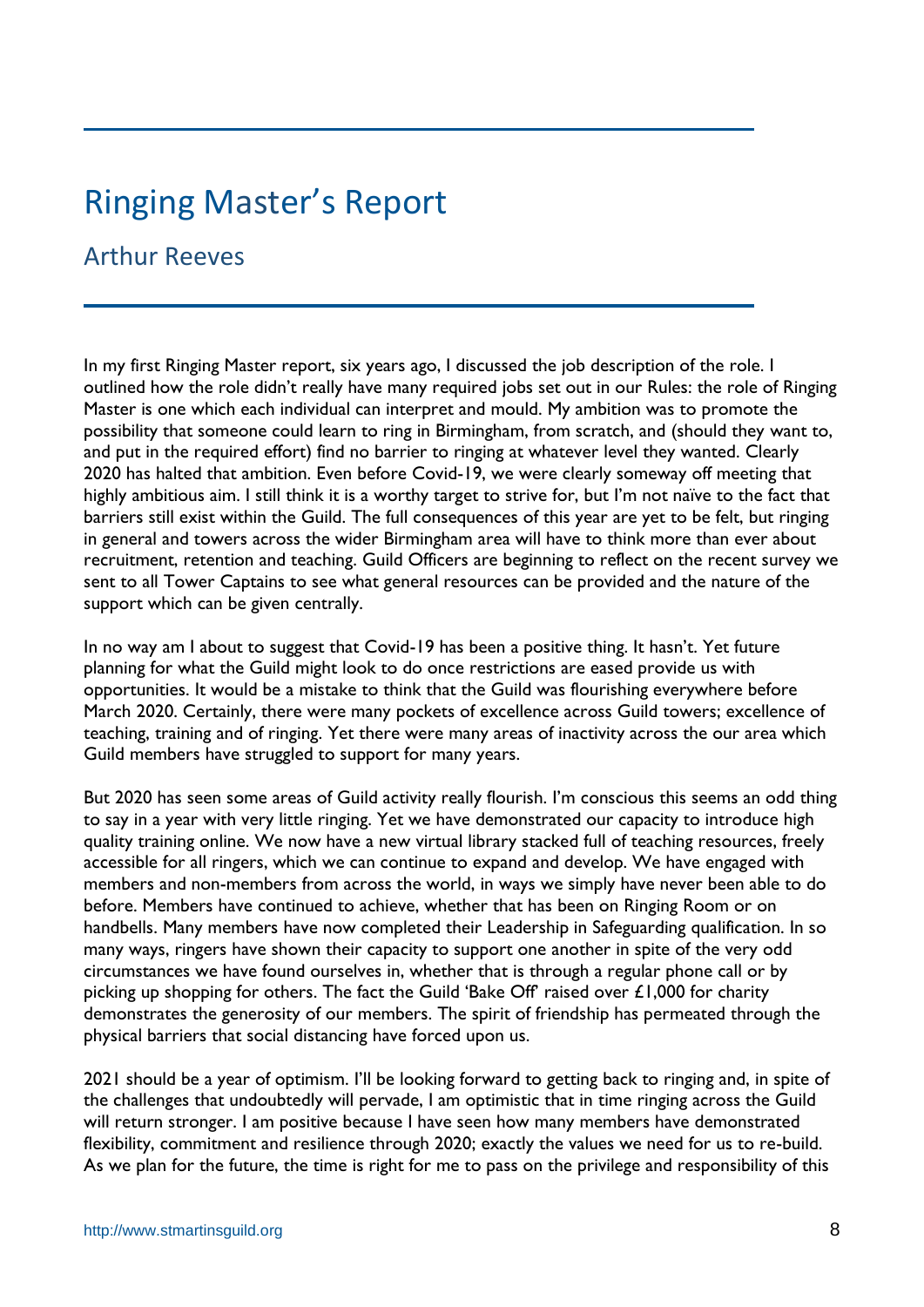post to my successor. It has been an honour to serve as Ringing Master over the last six years. I am extremely grateful to my fellow officers, both past and present, for the unswerving support they have provided. I am grateful to those members who have led and supported practices throughout this time. I've said this often before, but the Guild can only be as strong as the contributions people are prepared to voluntarily put in. We are fortunate in our Guild that so many are prepared to give so much.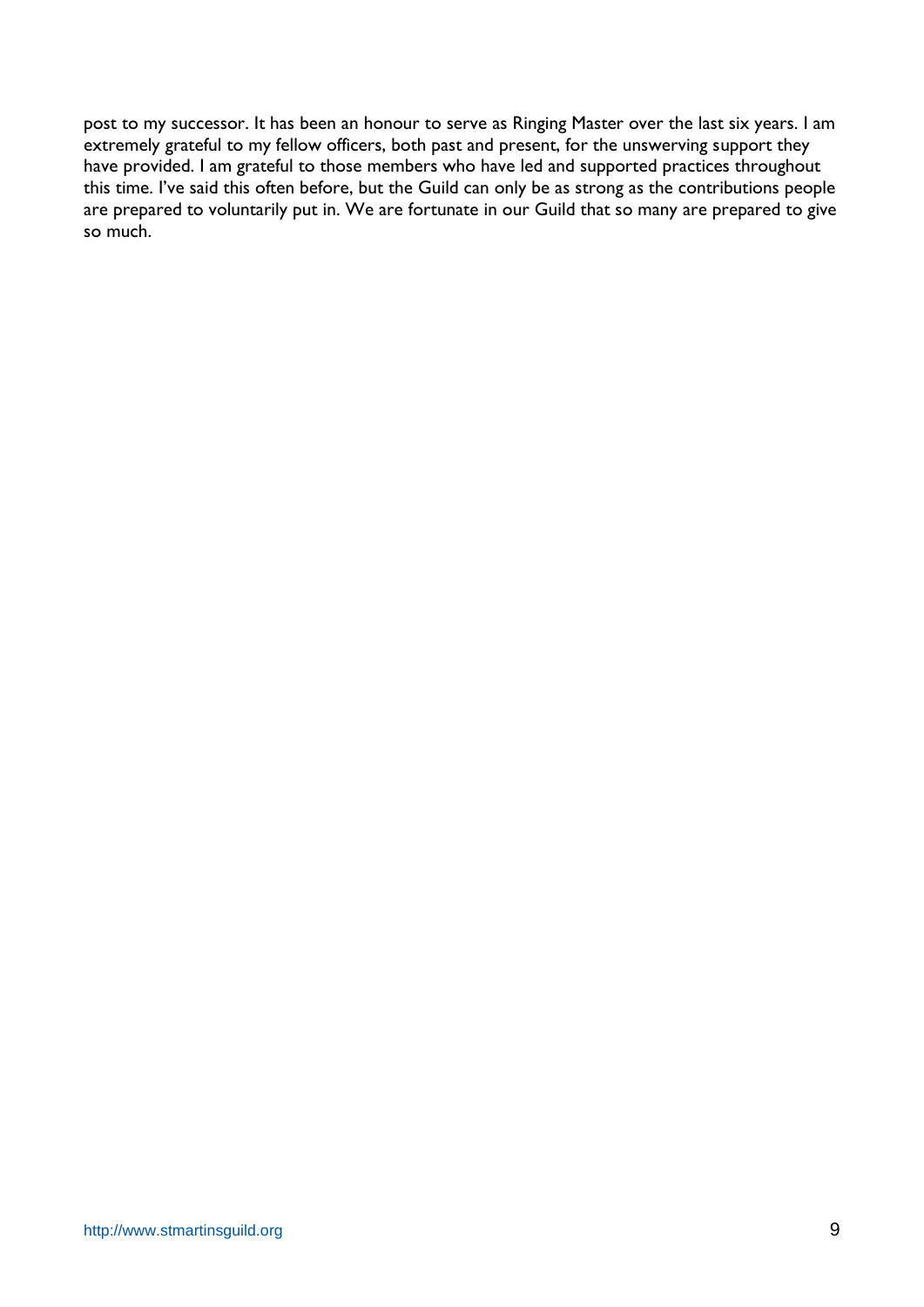# Dinner Secretary's Report

## Jenny Sunter

We can now see that we were very lucky to hold the 2020 dinner, not long before the Covid pandemic took hold. The event, held in the Banqueting Suite of Birmingham Council, went well and was on budget. However, the rising cost and options on food and service, did cause us to look at alternatives going forward.

After some deliberation the Burlington Hotel was secured for 2021, which obviously now cannot go ahead as a physical event. Subsequently, the Burlington are holding for 2022, when we hope to resume normal play.

The 133rd Henry Johnson Commemoration, will therefore be celebrated with an event on Saturday 27th February 2021, through the magic of Zoom. This is the date as originally scheduled, so it should be in your calendars already.

The online event will be much shorter than the usual celebration, (8pm start) lasting approximately 45 minutes, but it will be a blend of light entertainment, history and handbells, not to mention another opportunity to see friends, albeit in their little video boxes. The event will also serve as a marker, for when we can next hold the dinner 'proper' in 2022.

Janet and Steve Horton are happy to remain as joint holders of the Chair for 2021/22.

While we cannot have our dinner served in a grand location, we can offer the opportunity to share the same menu at home. Picking up on similar events by other guilds, please see an optional three course menu below. While I have not provided recipes, I think you will easily be able to find these, or similar, on the internet or in well-thumbed recipe books. In the case of the soups, I believe both options come in a can!

To book please follow the link below to the eventbrite booking page <https://bit.ly/3rUq4Pb>

Menu suggestion **Starter** French Onion Soup or Broccoli and Stilton Soup **Main Course** Cod or chicken wrapped in pancetta, served with French green beans and roasted tomatoes Vegan option of stuffed field mushrooms **Dessert** Fruit Crumble of your choice, served with custard, cream or ice cream! Or cheese board favourite!

Coffee or tea with mint chocolates.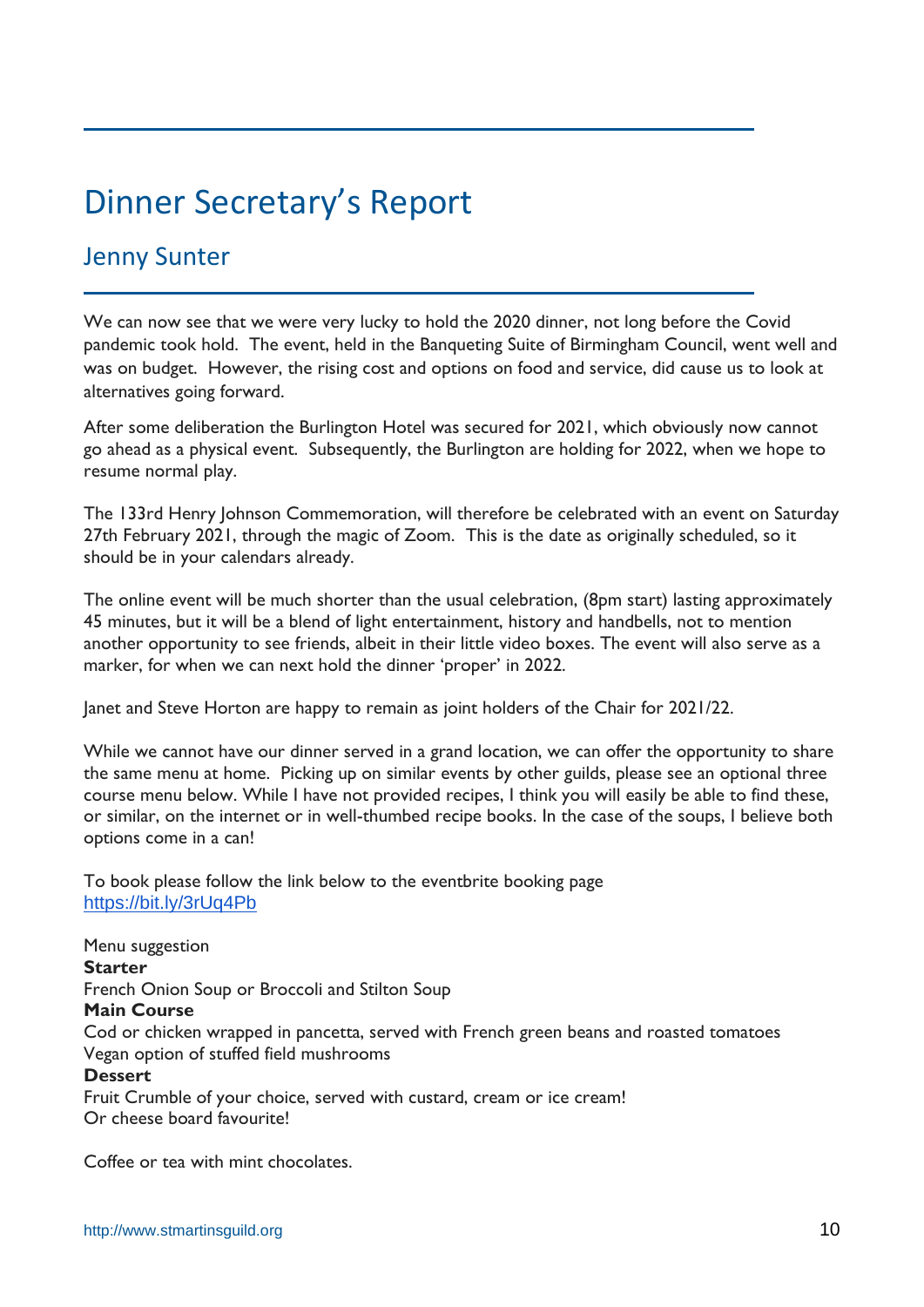# Archivist's Report

## Mark Eccleston

The events of 2020 have provided an opportunity for focused development of our library and archives. I have been working on a section of the Guild website devoted to the library. If you have not yet taken a look, please do: [https://www.stmartinsguild.org/heritage-and-history/library-and](https://www.stmartinsguild.org/heritage-and-history/library-and-archives/)[archives/](https://www.stmartinsguild.org/heritage-and-history/library-and-archives/) An archive of the Guild's peal records, from 2005, and Guild peal compositions, from 1990, can also be found on our website.

Our digital archive has grown dramatically over the past 12 months. Recordings of the vast majority of our weekly training sessions and talks are accessible on our YouTube channel. In addition, we now have YouTube videos of recordings of ringing (including some notable Guild peals such as the first peal of Scientific Triples of handbells) as well as recordings of a number of oral history interviews. These interviews were originally recorded onto cassette tape and the sound quality has degraded over time. It is reassuring to know that digital copies, and ongoing migration, will limit further deterioration. Prior to 2020 we had no YouTube channel, we now have over 60 recordings uploaded to the site: [https://www.youtube.com/channel/UC654Hx0zQ\\_FmstQdF1qVXJA/videos](https://www.youtube.com/channel/UC654Hx0zQ_FmstQdF1qVXJA/videos)

In recent months I have undertaken research to compile a complete list of all Guild officers from 1889 to the present day. If you're interested in the history of Guild, these lists make interesting reading. They can be accessed via our website and they serve as an important reminder of the part played by key individuals in the functioning of the Guild.

As many members will know, our library houses a beautiful set of handwritten and illuminated peal books. These books form a complete record of all Guild peals from 1755. Sample images of these pages are now able to be viewed online. These images were originally taken by Mike Lowndes and recently supplied to us by Chris Pickford: [https://www.stmartinsguild.org/heritage-and-history/peal](https://www.stmartinsguild.org/heritage-and-history/peal-records/smg-peal-books/)[records/smg-peal-books/](https://www.stmartinsguild.org/heritage-and-history/peal-records/smg-peal-books/)

Our presence on Flickr remains a work in progress although, during 2020, we have created a number of albums which can be viewed via:<https://www.flickr.com/photos/188246618@N07> New albums include:

- 2020 Henry Johnson Dinner
- St Martin's Guild Peal Books
- Lockdown Bake Off, May 2020
- Photography competition, July 2020

Planned work to repackage and rehouse parts of the library has, understandably, been put on hold during 2020. I would hope to spend some time next year further improving the listings and physical arrangement of our archival items. This is something I have planned to do for a number of years, and remains high on my list of priorities.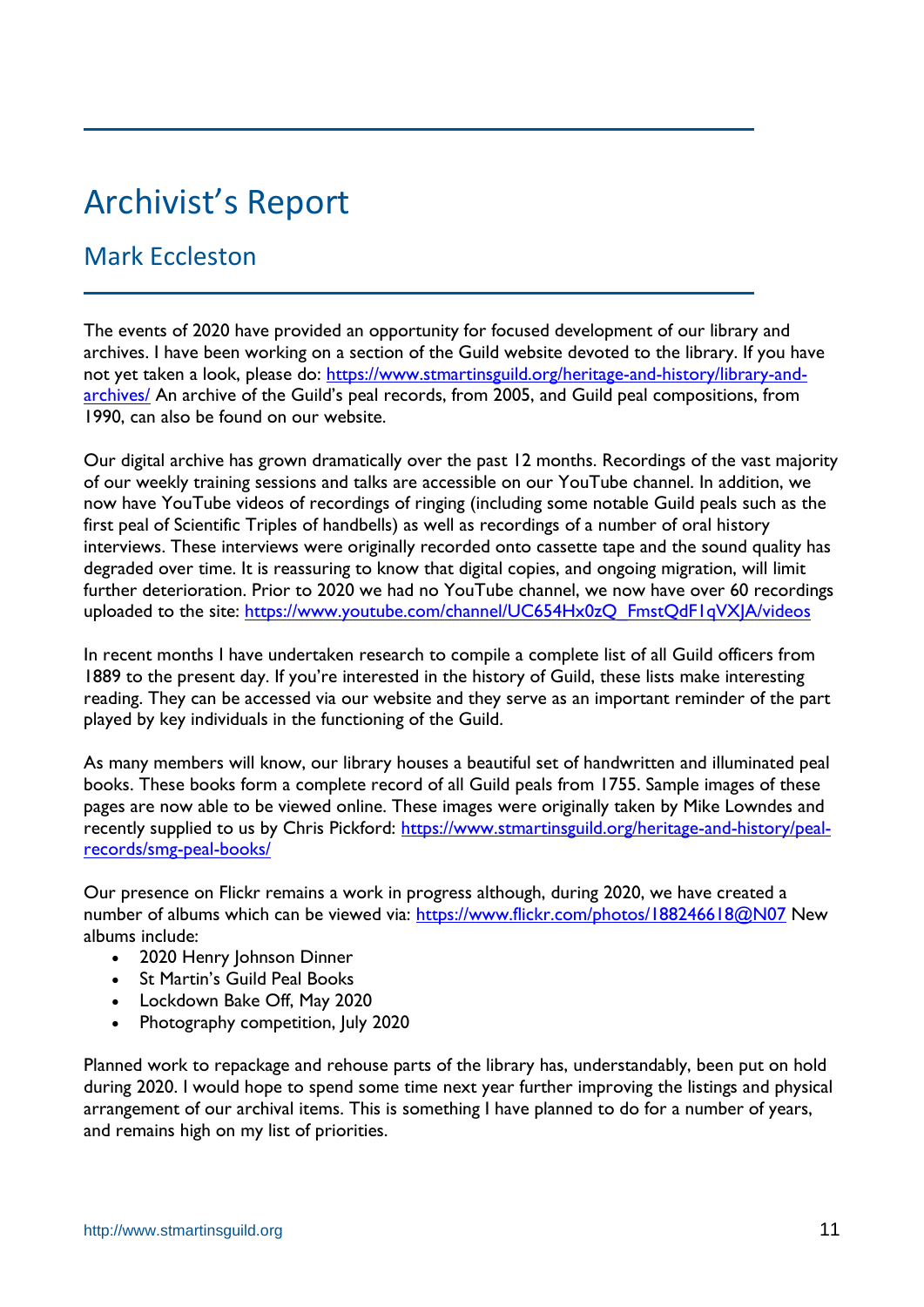I am always happy to answer queries about the library, and I would also be pleased to hear members' views on ways we can further exploit our rich holdings. Our library continues to grow, thanks to an annual apportionment, which I'm always grateful to receive, as well as through gifts, donations and bequests. Ours is very much an evolving collection and is one of the major ringing libraries anywhere in the world. I'd be very happy to speak to any members who may consider donating material in the future.

| <b>2020 NEW ACCESSIONS: PRINTED BOOKS</b> |                                                                            |                      |  |  |  |
|-------------------------------------------|----------------------------------------------------------------------------|----------------------|--|--|--|
| Catalogue no                              | Title and other bibliographic details                                      | Provenance           |  |  |  |
| <b>NA736</b>                              | The rules and decisions of the Council (CCCBR), 2013                       |                      |  |  |  |
| <b>NA737</b>                              | The rules and decisions of the Council (CCCBR), 2016                       |                      |  |  |  |
| <b>NA738</b>                              | Tower changes (CCCBR), 1995                                                |                      |  |  |  |
| <b>NA739</b>                              | Change ringing on handbells (CCCBR), 1951                                  |                      |  |  |  |
| <b>NA740</b>                              | The Ringers' Handbook (E. S. and M. Powell), 4 <sup>th</sup> edition, 1952 |                      |  |  |  |
| <b>NA741</b>                              | The Bells of St Paul's (W. T. Cook), 1981                                  | From the             |  |  |  |
| <b>NA742</b>                              | A Bellringer's Book of Brain Benders (Angela Newing), 1978                 | estate of            |  |  |  |
| <b>NA743</b>                              | Campanalogia: Little and Alliance Doubles (F. T. Blagrove)                 | <b>Andrew Stubbs</b> |  |  |  |
| <b>NA744</b>                              | Campanalogia: Triples Methods (F. T. Blagrove)                             |                      |  |  |  |
| <b>NA745</b>                              | Campanalogia: Surprise Methods 1821 to 1950 (F. T. Blagrove)               |                      |  |  |  |
| <b>NA746</b>                              | The CCCBR: A History (W. T. Cook), 1993                                    |                      |  |  |  |
| <b>NA747</b>                              | Change Ringing on Handbells Volume 1: Basic Techniques (T.                 | Purchased            |  |  |  |
|                                           | Stoecklin and S. Gay), 2020                                                |                      |  |  |  |
| <b>NA748</b>                              | De Tintinnabulis (translated by A. G. Martin), 2011                        | Purchased            |  |  |  |
| <b>NA749</b>                              | Carillon Music (W. G. Rice), 1925                                          |                      |  |  |  |
| <b>NA750</b>                              | The Art and Science of Handbells (Turner), c 1950                          |                      |  |  |  |
| <b>NA751</b>                              | The Story of Big Ben (Phillips), 1959                                      |                      |  |  |  |
| <b>NA752</b>                              | The Bells of Hereford Cathedral (J. C. Eisel), 1977                        |                      |  |  |  |
| <b>NA753</b>                              | The Priory Church of St Bartholomew (Winyard), c 1973                      |                      |  |  |  |
| <b>NA754</b>                              | York Minster: its bells (Walker), 1973                                     | From the             |  |  |  |
| <b>NA755</b>                              | Hertfordshire Bellfounders (J. Dodds), 2003                                | estate of John       |  |  |  |
| <b>NA756</b>                              | Big Ben and the Clock Tower, 1987                                          | Illingworth          |  |  |  |
| <b>NA757</b>                              | A History of Bells at Spalding (Porter)                                    |                      |  |  |  |
| <b>NA758</b>                              | St Martin's in the Bull Ring (Crowe), 1975                                 |                      |  |  |  |
| <b>NA759</b>                              | The Bells of Chester Cathedral (Whiting), 1974                             |                      |  |  |  |
| <b>NA760</b>                              | Collection of Doubles Methods (Hiller), 1985                               |                      |  |  |  |
| <b>NA761</b>                              | 'Shake my hand and I'll show you the ropes': a biography of George         | Purchased            |  |  |  |
|                                           | W. Pipe (J. P. Loveless), 2020                                             |                      |  |  |  |

In addition, I have accepted receipt of the following archival items during 2020:

- Menu card for the 2020 Henry Johnson Commemoration Dinner
- Manuscript ringing records compiled by Norman Goodman (2 volumes)
- Papers of Andrew Stubbs including a manuscript notebook recording his early peals, and some administrative papers relating to Andrew's mastership of the Guild during the 1990s.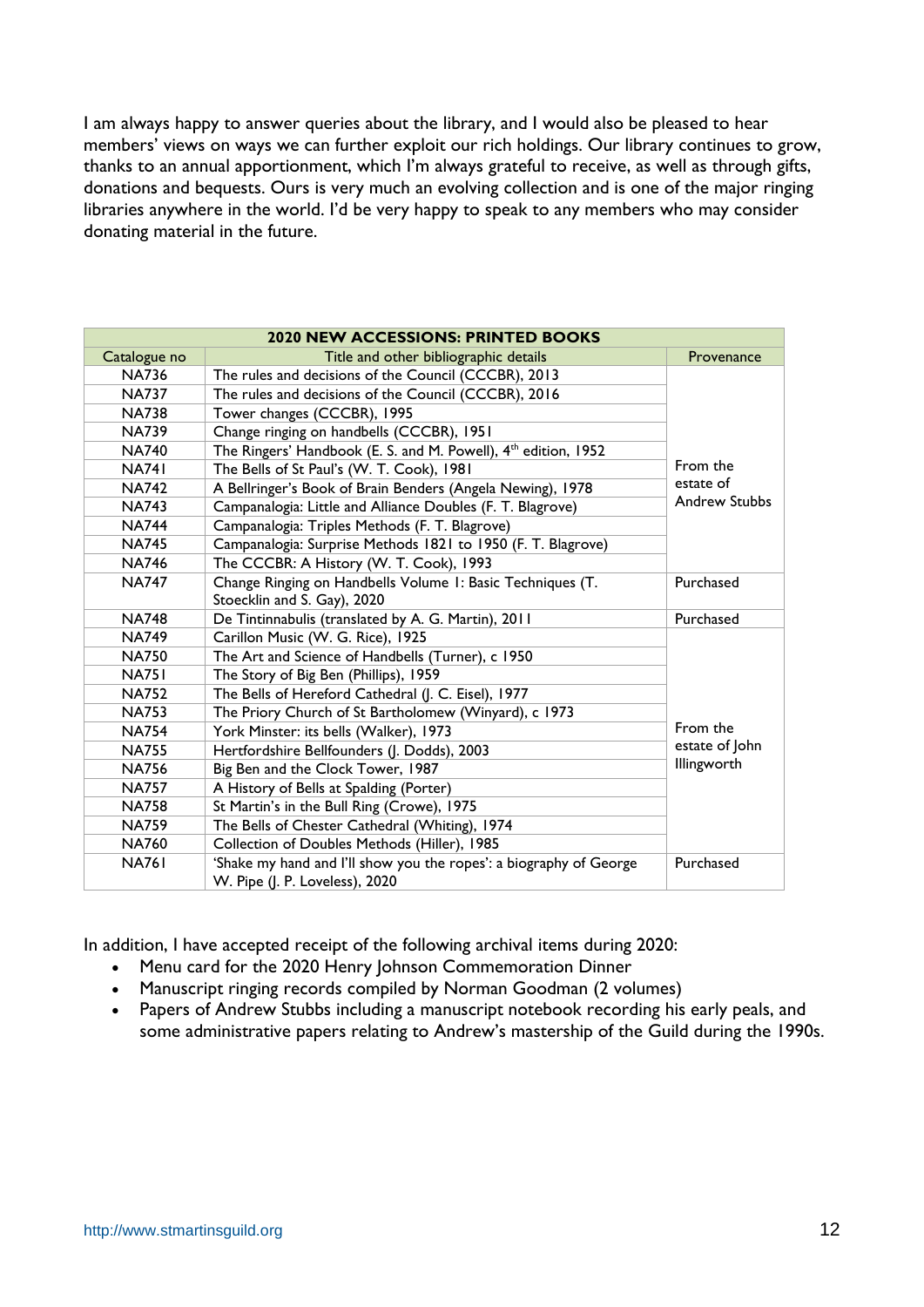# Safeguarding Officer's Report

## Trish Everett

The Church of England has continued to make safeguarding a priority through 2020, with training being delivered on line. The training materials have been updated and the training available is at three levels: Awareness, Foundation and Leadership, (These were previously C0, C1 and C2).

### **Leadership Training**

A leadership training module specifically for bellringers was held via Zoom on  $30<sup>th</sup>$  November and was well received.

In addition, one of the Guild Wednesday evening Zoom sessions was led by the CCCBR Safeguarding leads, providing a useful overview of safeguarding and bellringing.

A reminder below re the training and DBS requirements

## **Training Requirements**

**Tower Captains and those who teach bellringing** should have Leadership training. The Diocese previously held safeguarding training specifically tailored for tower captains and bellringing teachers and I am working with the Diocesan Safeguarding Training Officer to provide a Leadership module in the autumn of this year. I am also a member of the diocese's Safeguarding Training Reference Group.

Those who have not previously done Leadership (C2) training and who need to complete this for the first time will also need to have completed the Awareness and Foundation levels.

The Church of England Safeguarding group is reviewing which groups require Leadership training, and early indications are that bellringers may not need to do this in future.

**Bellringers:** The Diocese recommends that all bellringers should complete the Awareness and Foundation levels. These are available as online courses accessed via the C of E portal:

[https://safeguardingtraining.cofeportal.org](https://safeguardingtraining.cofeportal.org/)

All training from the Diocese is provided free of charge.

### **DBS checks**

As a reminder, DBS checks are required for Tower Captains, their Deputies, those who teach ringing to young people face to face and those who transport children as a formal arrangement, even if this is a one off.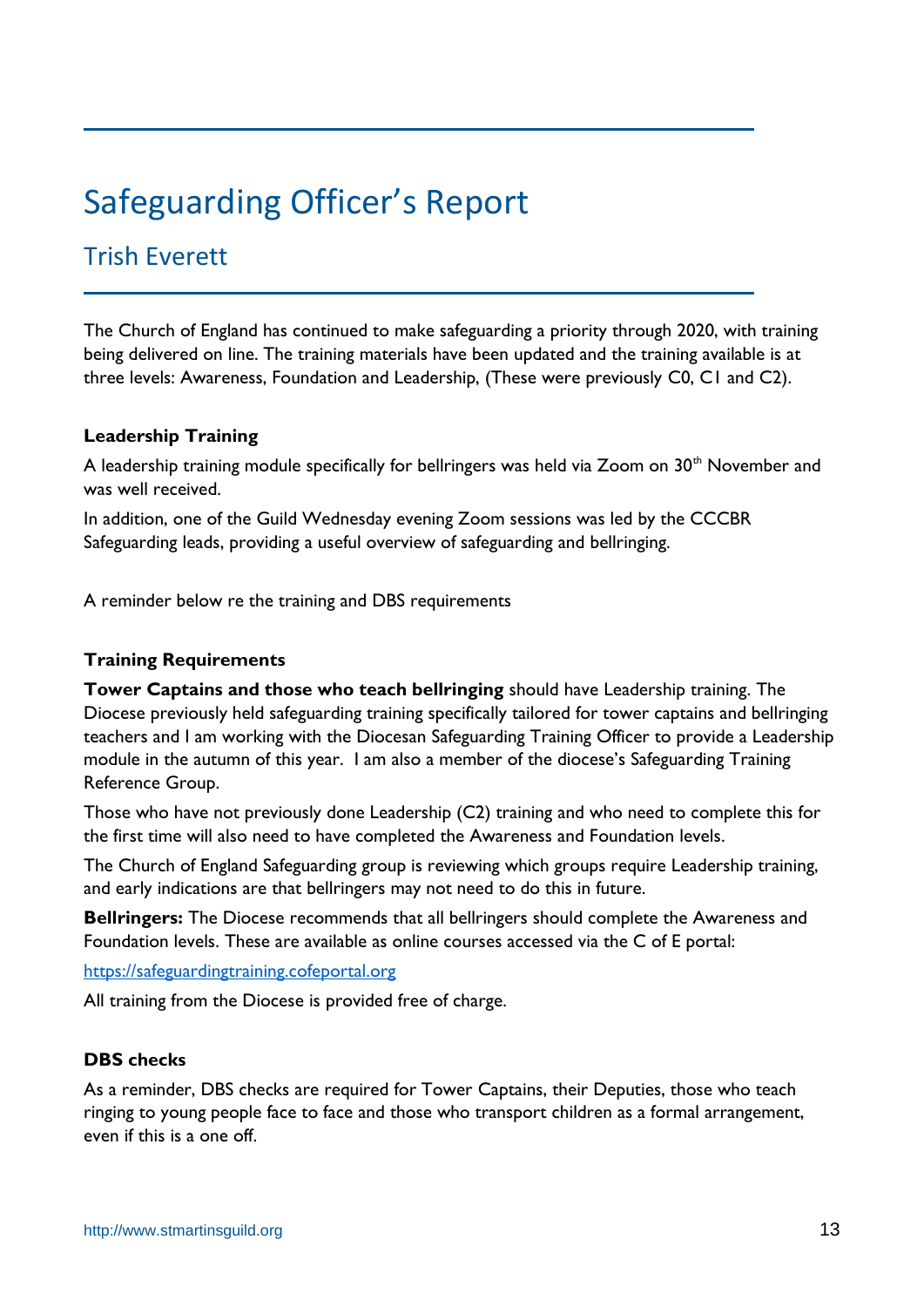No DBS checks are required for ringers in a general supporting role, unplanned one-off teaching or deputising in an emergency or for transporting children as part of an arrangement between families.

## **Certificates and their Portability**

When a person has undergone a DBS check, the results are notified to the Parish and the individual only will receive a copy of their certificate.

To enhance the usefulness and portability of a certificate, it is recommended that individuals register for the DBS Update Service. This service effectively monitors the status of the individual and can provide confirmation to an interested party that their status has not changed. However, to register for Update this must be done within 30 days of the date of issue of the certificate OR during a period of 28 days whilst their DBS is being processed. Note the time limit has increased from 19 days previously applied.

The Church of England has agreed that ringers carrying out similar youth training functions outside their home parish may rely on their certificate but only within the same Diocese. It is understood that ringers do teach across Diocesan boundaries and in these cases only those who have subscribed to the DBS Update Service may present their details to the host parish.

## **Parental consent for on line activities**

With ringing activities moving on line, for example ringing room and Zoom sessions we developed a parental consent form for on line activities, for young ringers.

The on line form can be found here [https://www.stmartinsguild.org/wp-content/uploads/SMG-](https://www.stmartinsguild.org/wp-content/uploads/SMG-Online-Activities-Permission-Form.pdf)[Online-Activities-Permission-Form.pdf](https://www.stmartinsguild.org/wp-content/uploads/SMG-Online-Activities-Permission-Form.pdf)

### **Safeguarding audit of towers.**

An audit of safeguarding in towers was carried out during the autumn.

Responses were received from 14 towers.

Of those 14 towers,

5 had ringers under the age of 18

1 had a vulnerable adult ringer

- 12 Tower captains had a DBS
- 10 reported those who teach had a DBS
- 12 tower captains had had Diocesan safeguarding training
- 7 had a role description
- 10 had been formally appointed by their PCC
- 10 kept a register of attendance
- 12 had safeguarding information displayed in the ringing room
- All 14 knew where to seek advice.

### **Safeguarding Support and advice**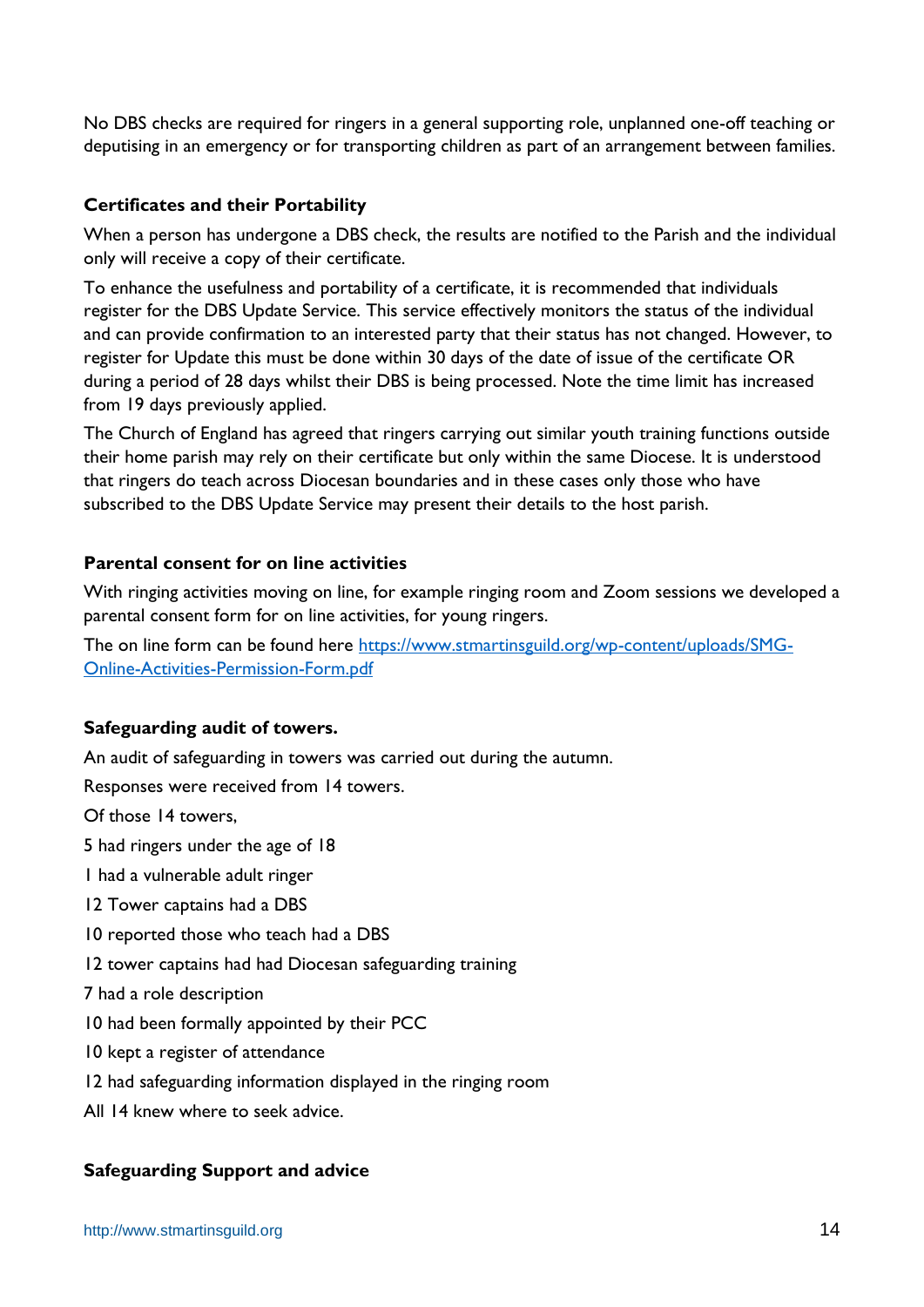Support and advice on safeguarding issues has been provided when required. Contact details for the Guild's Safeguarding Officer are: Email: [trish\\_everett@hotmail.com](mailto:trish_everett@hotmail.com) Mobile: 07968 362501

Landline: 0121 449 1088.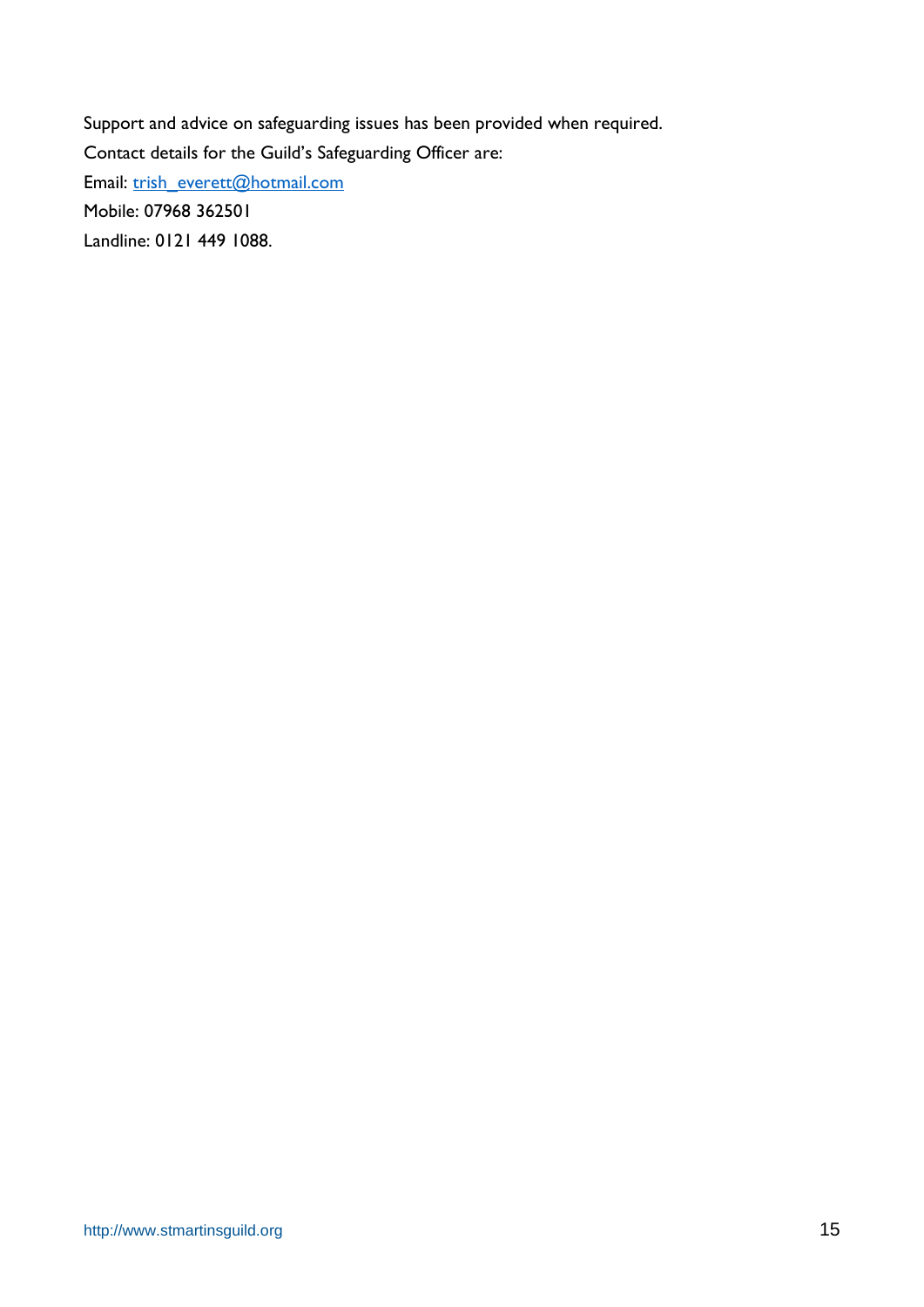# CC representatives' report

## Richard Andrew and James Ramsbottom

When the UK went into lockdown on 23<sup>rd</sup> March 2020 all physical ringing suddenly ceased. It might therefore be expected that 2020 would be an inactive year for the Central Council, but nothing could be further from the truth. Right from the start the Council saw the potential danger of a long period with no ringing. No new ringers would be recruited, many that were learning would forget and not return and many bands would struggle to start again when the time came. A desire to remain connected with all ringers, plus an energetic new president, meant that this has been a very busy year.

Throughout the year the Council has been working with the House of Bishops to develop guidance as to what ringing can and can't be done within the COVID rules at any given time or in any given tier. When ringing started again on a limited basis in July ringers were told to keep to 2m distance between each other and to ring for no more than 15 minutes. This has now changed several times as the COVID rules themselves have also changed, and will change again as the situation continues to develop.

One of the early ideas to help revitalise ringing was the Ringing Returns campaign. Taking the format of its name from the highly successful 2018 Ringing Remembers campaign, it initially aimed to get as many towers as possible ringing together when lockdown ended, with the joint benefit of getting ringers back into towers and creating publicity. However, this was based on the expectation at the time that lockdown would last for about 3 months and life would then suddenly return to normal. This was not to be the case and the campaign is now very much 'on the back burner'.

Another idea, which was much more of a success, was the YouTube competition. There are currently a vast number of ringing videos on the video website YouTube, but the large majority of these are not of good quality and are often rather dull. This competition was a way of finding goodquality, engaging videos which would be of interest to all ringers and quite possibly non-ringers as well. People were invited to submit both new and existing videos to the competition as long as they fell into one of six categories. A different category was featured every month, meaning that the contest ran for half of the year, with an extra 'people's favourite' round held in November. A total of 133 videos were submitted, all of which can be found on the YouTube channel for the Central Council of Church Bell Ringers.

Moving from online videos to news broadcasts, the Council has been involved with 3 news items over the past 12 months. The first was in response to the campaign by Leave.EU which called for nationwide ringing on the morning after leaving the EU, with the Council stating that it didn't encourage ringing for political events. The second item focused on the new website 'Ringing Room', showing how ringers had managed to continue ringing during lockdown. This was timed to coincide